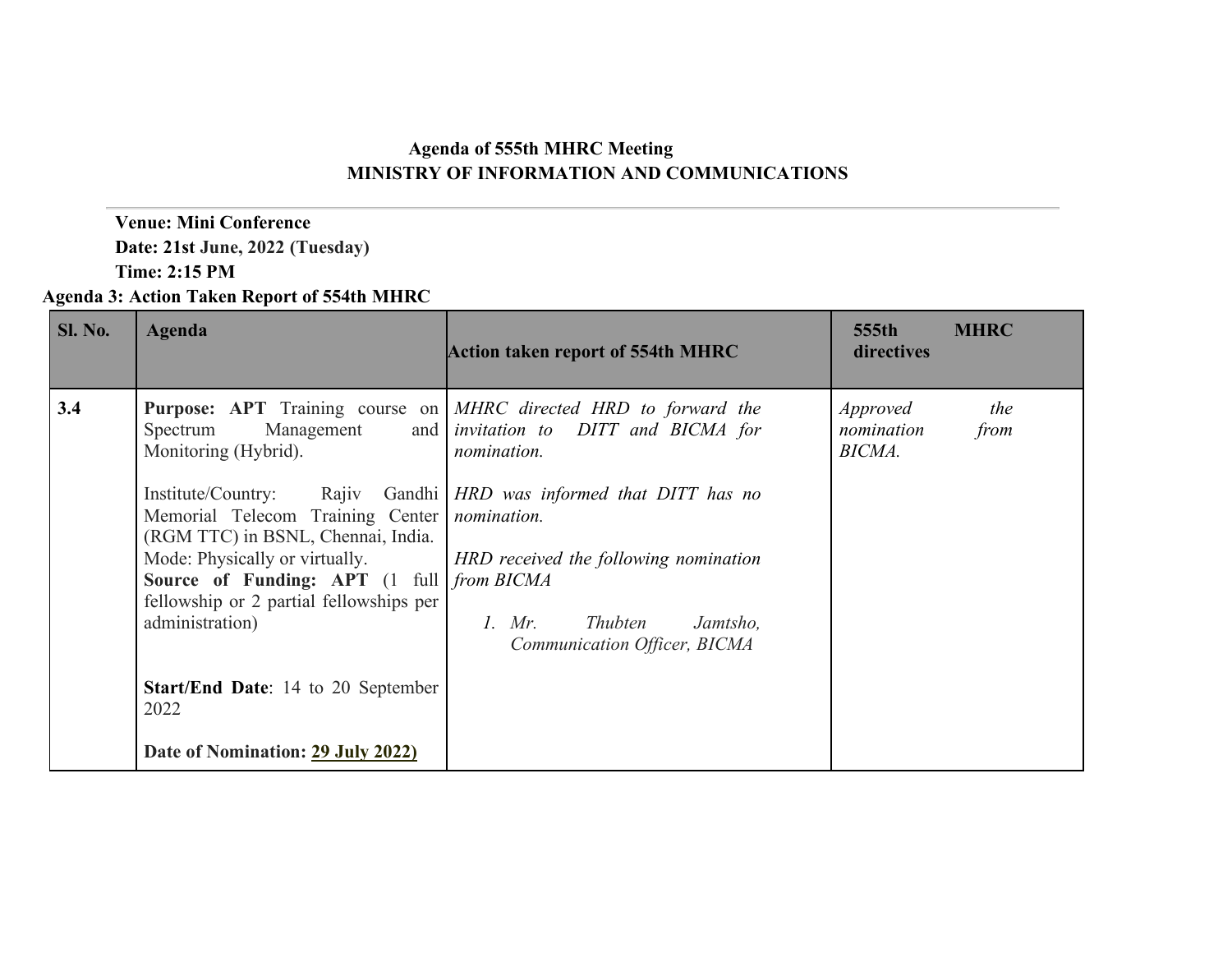| 3.5 | Purpose: Policy Making of Space<br>Technology Utilisation for SDGs.<br>Institute/Country: JICA Tokyo Center.<br><b>Mode: Virtual</b><br>Source of Funding: NA since its<br>virtual<br><b>Start/End Date:</b> Sept 27 to Oct 14,<br>2022.<br>Date of Nomination: June 28, 2022.                                                                             | MHRC directed HRD to forward the<br>invitation to PPD and DITT for<br>nomination.<br>HRD did not receive any nomination                                                                                                                                               | Noted and HRD to<br>follow up with PPD<br>and DITT. |
|-----|------------------------------------------------------------------------------------------------------------------------------------------------------------------------------------------------------------------------------------------------------------------------------------------------------------------------------------------------------------|-----------------------------------------------------------------------------------------------------------------------------------------------------------------------------------------------------------------------------------------------------------------------|-----------------------------------------------------|
| 3.6 | <b>Purpose:</b> Online Training<br>on Scenario in Cyber Security $\&$ <i>invitation to DITT for nomination.</i><br><b>Blockchain Technology</b><br>Telecom Training Centre (ALTTC),<br>BSNL, Ghaziabad, India<br><b>Source of Funding: NA as its virtual</b><br>Start/End Date: 11-22 July 2022<br>Closing date of the nomination (24<br><b>June 2022)</b> | Course MHRC directed HRD to forward the<br>Institute/Country: Advanced Level   HRD received the following nomination<br>from DITT<br>1. Mr. Samuel Pradhan, Asst. ICT Officer,<br>Ministry of Finance<br>2. Mr. Mohan Subba, Asst. ICT Officer,<br>Zhemgang Dzongkhag | <b>Nominations</b><br>approved.                     |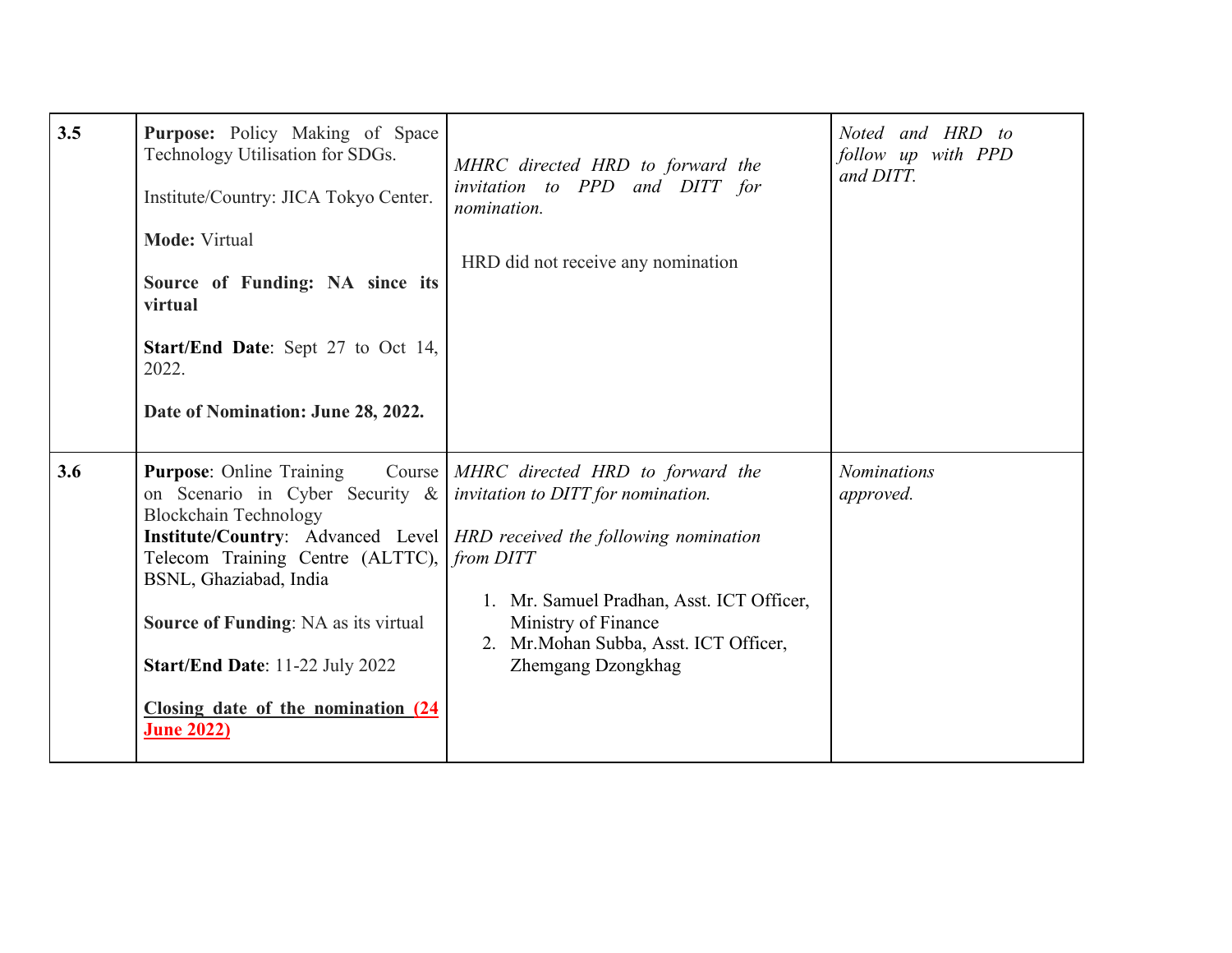| 3.7 | BIMSTEC Expert Group on Cyber<br>Security<br><b>Date:</b> 14-15 July, 2022                                                                                                                  | <b>Purpose:</b> First Meeting of the <i>MHRC directed HRD to forward the</i><br>invitation to BICMA for nomination.  | Nomination<br>from<br>BICMA approved. |
|-----|---------------------------------------------------------------------------------------------------------------------------------------------------------------------------------------------|----------------------------------------------------------------------------------------------------------------------|---------------------------------------|
|     | <b>Institute/Country:</b> New Delhi, India<br><b>Mode: Physical Format</b><br>Last date of nomination:<br>20<br>June, 2022<br>Nomination: Dechen Chhoeden, Dy.<br>Chief ICT Officer, BtCIRT | HRD received following nomination<br><i>from BICMA:</i><br>1. Mrs. Tshering Choden, Sr. ICT Officer,<br><b>BICMA</b> |                                       |

# **Agenda 4: Short Term Trainings/ Invitations**

| <b>SI</b><br>No. | Agenda: | <b>Background/Objectives</b> | <b>MHRC</b> | further |
|------------------|---------|------------------------------|-------------|---------|
|                  |         |                              | directives  |         |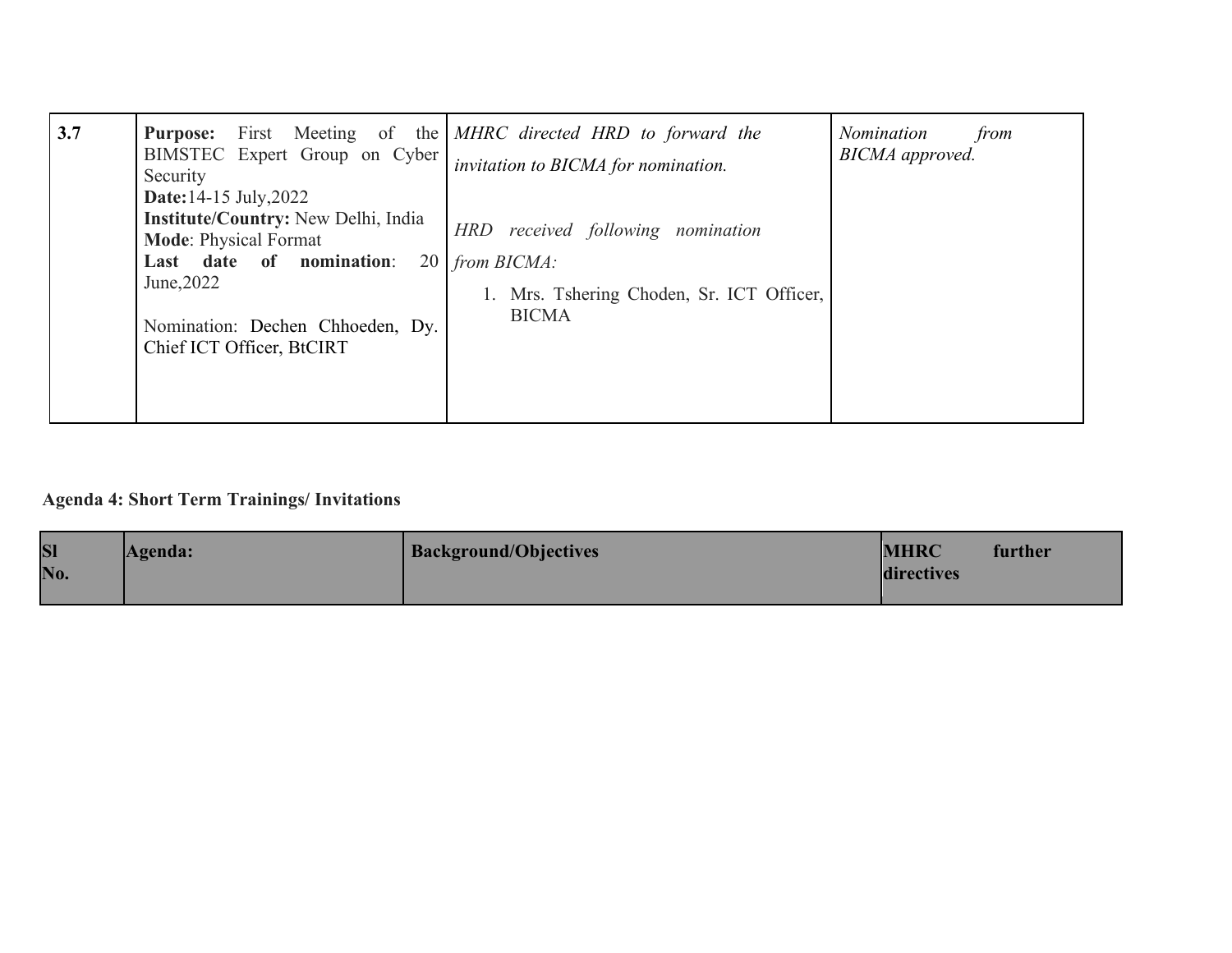| 4.1 | ITU<br><b>Purpose:</b><br>Regional<br>Standardization<br>Forum<br>on<br>"Regulatory and Policy aspects of<br>Telecommunications/ICTs"<br><b>Institute/Country:</b> New Delhi,<br>India<br><b>Source</b><br>of<br><b>Funding:</b><br>Not<br>mentioned<br>Start/End Date:<br>$8-12$ August<br>2022. | The International Telecommunication Union (ITU) is<br>organizing a Regional Standardization Forum (RSF) on <i>invitation with DITT</i><br><sub>of</sub><br>"Regulatory<br><b>Policy</b><br>and<br>aspects<br>Telecommunications/ICTs" on taking place as a physical<br>event on 8 August 2022 from 8h30 to 17h30 CEST. The<br>Forum will be hosted by the Ministry of Communications of<br>India. The Forum will be followed by the meeting of the | <b>MHRC</b> directed HRD<br>share<br>the<br>$\iota$<br>for nomination. |
|-----|---------------------------------------------------------------------------------------------------------------------------------------------------------------------------------------------------------------------------------------------------------------------------------------------------|----------------------------------------------------------------------------------------------------------------------------------------------------------------------------------------------------------------------------------------------------------------------------------------------------------------------------------------------------------------------------------------------------------------------------------------------------|------------------------------------------------------------------------|
|     | <b>Nomination date: 1 August 2022</b>                                                                                                                                                                                                                                                             | ITU-T Study Group 3 Regional Group for Asia and Oceania                                                                                                                                                                                                                                                                                                                                                                                            |                                                                        |
|     |                                                                                                                                                                                                                                                                                                   | (SG3RG-AO) that will take place from 9 to 12 August 2022.                                                                                                                                                                                                                                                                                                                                                                                          |                                                                        |
|     |                                                                                                                                                                                                                                                                                                   | The Study Group 3 regional group meeting will also be                                                                                                                                                                                                                                                                                                                                                                                              |                                                                        |
|     |                                                                                                                                                                                                                                                                                                   | preceded by a BSG Interactive Workshop on Effectiveness in                                                                                                                                                                                                                                                                                                                                                                                         |                                                                        |
|     |                                                                                                                                                                                                                                                                                                   | Standardization.                                                                                                                                                                                                                                                                                                                                                                                                                                   |                                                                        |
|     |                                                                                                                                                                                                                                                                                                   | <b>Objectives</b>                                                                                                                                                                                                                                                                                                                                                                                                                                  |                                                                        |
|     |                                                                                                                                                                                                                                                                                                   | The main objective of the event is to provide an open forum                                                                                                                                                                                                                                                                                                                                                                                        |                                                                        |
|     |                                                                                                                                                                                                                                                                                                   | for debating and exchanging views on a number of                                                                                                                                                                                                                                                                                                                                                                                                   |                                                                        |
|     |                                                                                                                                                                                                                                                                                                   | standardization topics under discussion at ITU-T and to                                                                                                                                                                                                                                                                                                                                                                                            |                                                                        |
|     |                                                                                                                                                                                                                                                                                                   | highlight activities related to the Bridging the Standardization                                                                                                                                                                                                                                                                                                                                                                                   |                                                                        |
|     |                                                                                                                                                                                                                                                                                                   | Gap (BSG) Programme including the work of Regional                                                                                                                                                                                                                                                                                                                                                                                                 |                                                                        |
|     |                                                                                                                                                                                                                                                                                                   | Groups.                                                                                                                                                                                                                                                                                                                                                                                                                                            |                                                                        |
|     |                                                                                                                                                                                                                                                                                                   | <b>Target Audience</b>                                                                                                                                                                                                                                                                                                                                                                                                                             |                                                                        |
|     |                                                                                                                                                                                                                                                                                                   |                                                                                                                                                                                                                                                                                                                                                                                                                                                    |                                                                        |
|     |                                                                                                                                                                                                                                                                                                   | Participation in the Forum is open to ITU Member States,                                                                                                                                                                                                                                                                                                                                                                                           |                                                                        |
|     |                                                                                                                                                                                                                                                                                                   | Sector Members, Associates, and Academic Institutions and                                                                                                                                                                                                                                                                                                                                                                                          |                                                                        |
|     |                                                                                                                                                                                                                                                                                                   | to any individual from a country which is a member of ITU                                                                                                                                                                                                                                                                                                                                                                                          |                                                                        |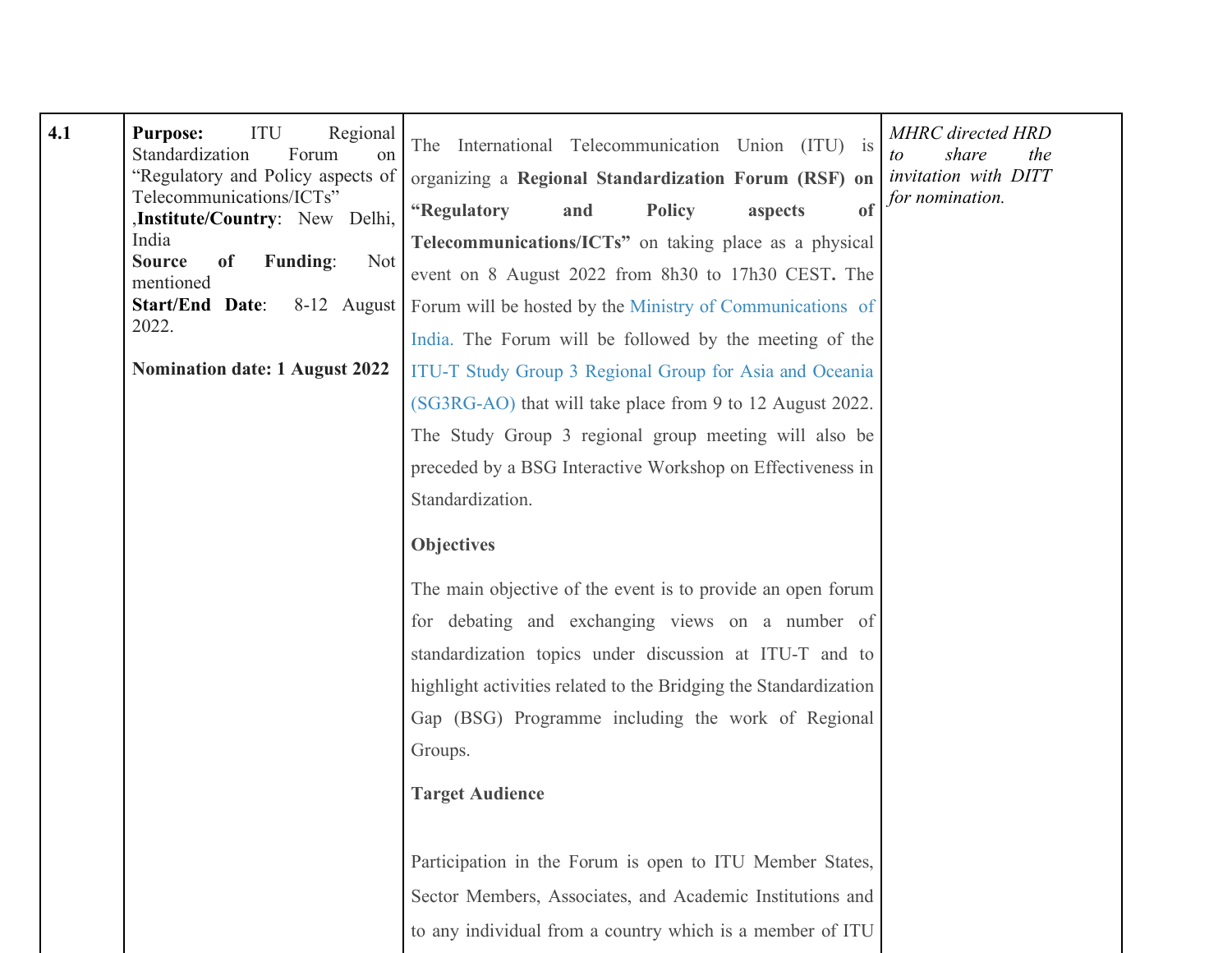| 4.2 | Capacity<br><b>Purpose:</b><br>Workshop on Digital Connectivity<br>and Transformation under the<br>Plan 2022-2026,<br>Date: 6 July 2022, Institute/<br>Country: Ulaanbaatar, Mongolia<br><b>Mode: Virtually</b><br>Nomination: | Building The United Nations Economic and Social Commission for Nominations approved.<br>Asia and the Pacific (ESCAP) and the International Think<br>Tank for Landlocked Developing Countries (ITT LLDC) are<br>framework of the APIS Action inviting participants to attend Capacity Building Workshop<br>on Digital Connectivity and Transformation under the<br>framework of the Asia-Pacific Information Superhighway<br>Action Plan 2022-2026, which will be held on 6th July 2022,<br>09:30—16:00 hours (in the hybrid mode), Ulaanbaatar,<br>Mongolia. |  |
|-----|--------------------------------------------------------------------------------------------------------------------------------------------------------------------------------------------------------------------------------|--------------------------------------------------------------------------------------------------------------------------------------------------------------------------------------------------------------------------------------------------------------------------------------------------------------------------------------------------------------------------------------------------------------------------------------------------------------------------------------------------------------------------------------------------------------|--|
|     | 1. Ms. Thaye<br>Sr.ICTO,<br>Division<br>Space and Telecom<br>Sr.<br>2. Pema<br>Chetsho,<br>Research Officer, PPD.                                                                                                              | Choden, The objectives of the workshop are to:<br>of $(1)$ enhance awareness concerning the action plan 2022-2026<br>of the Asia-Pacific Information Superhighway Initiative,<br>(2) enhance understanding and awareness on the status and<br>challenges in promoting digital connectivity and advancing<br>digital transformation of countries in the Asia-Pacific                                                                                                                                                                                          |  |
|     | On-line registration in advance<br>by<br>June 2022, through this<br>19<br>link:https://indico.un.org/event/1<br>001396/<br><b>Invitation link</b><br><b>Concept note</b>                                                       | towards an inclusive digital society, and<br>(3) share good practices and lessons learned in advancing<br>digital connectivity and digital transformation.                                                                                                                                                                                                                                                                                                                                                                                                   |  |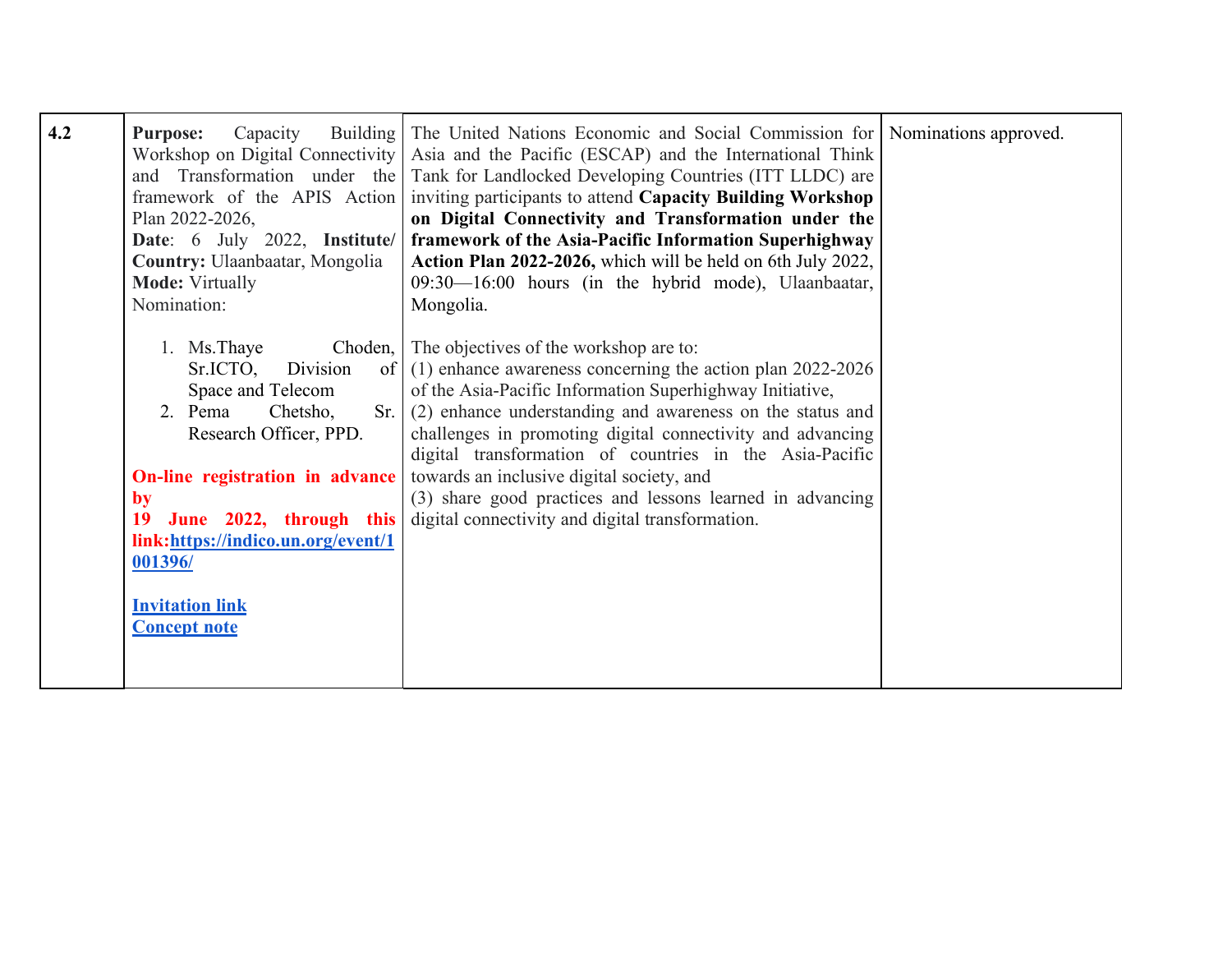| 4.3 | Purpose: UNNATI<br>(UNispace Nanosatellite Assembly<br>$&$ Training by ISRO)<br><b>Institute/Country: Indian Space</b><br>Research Organisation (ISRO),<br>U.R. Rao Satellite Centre (URSC),<br>Bengaluru, India<br>Date: October 15 -December 15,<br>2022<br><b>Online Registration: From June</b><br>01, 2022 and will be open till $\overline{July}$<br>15, 2022. | <b>Background:</b><br>After successfully completing two batches benefitting 60<br>officials from 33 countries, Indian Space Research<br>Organisation (ISRO) of Department of Space (DOS),<br>Government of India announces opening of registration for<br>the 3rd batch of training programme on nanosatellite<br>assembly and building. This programme named UNNATI<br>(UNispace Nanosatellite Assembly & Training by ISRO)<br>was announced during the Symposium to commemorate the<br>50th Anniversary of the First United Nations Conference on<br>the Exploration and Peaceful Uses of Outer Space<br>(UNISPACE+50).<br>This two months' programme provides an opportunity to the<br>participating countries to strengthen their capabilities in<br>assembling, integrating and testing nanosatellites. Details<br>with Course Brochure and on-line Application Form are<br>available<br>the<br>following<br>at<br>link:<br>https://www.ursc.gov.in/indounssp/index.jsp<br>This was not received as an invitation per se but the Division<br>of Telecom and Space (DoTS) came across the<br>announcement in the ISRO page and felt it would be very<br>beneficial if officials from DoTS could attend this 3rd batch<br>of training.<br>However, it said priority will be accorded for the applicants<br>from countries which have not benefited from the previous<br>two batches. And 2 officials from DITT have previously<br>attended the training.<br>Subsequently, DHRC decided to put it up to MHRC and see<br>if the Ministry could kindly write to MoFA for support by<br>requesting the Embassy of India (EoI) for 2 seats in this<br>training. | DITT and HRD to pursue the<br>matter with MFA. |
|-----|----------------------------------------------------------------------------------------------------------------------------------------------------------------------------------------------------------------------------------------------------------------------------------------------------------------------------------------------------------------------|---------------------------------------------------------------------------------------------------------------------------------------------------------------------------------------------------------------------------------------------------------------------------------------------------------------------------------------------------------------------------------------------------------------------------------------------------------------------------------------------------------------------------------------------------------------------------------------------------------------------------------------------------------------------------------------------------------------------------------------------------------------------------------------------------------------------------------------------------------------------------------------------------------------------------------------------------------------------------------------------------------------------------------------------------------------------------------------------------------------------------------------------------------------------------------------------------------------------------------------------------------------------------------------------------------------------------------------------------------------------------------------------------------------------------------------------------------------------------------------------------------------------------------------------------------------------------------------------------------------------------------------------------------------|------------------------------------------------|
|-----|----------------------------------------------------------------------------------------------------------------------------------------------------------------------------------------------------------------------------------------------------------------------------------------------------------------------------------------------------------------------|---------------------------------------------------------------------------------------------------------------------------------------------------------------------------------------------------------------------------------------------------------------------------------------------------------------------------------------------------------------------------------------------------------------------------------------------------------------------------------------------------------------------------------------------------------------------------------------------------------------------------------------------------------------------------------------------------------------------------------------------------------------------------------------------------------------------------------------------------------------------------------------------------------------------------------------------------------------------------------------------------------------------------------------------------------------------------------------------------------------------------------------------------------------------------------------------------------------------------------------------------------------------------------------------------------------------------------------------------------------------------------------------------------------------------------------------------------------------------------------------------------------------------------------------------------------------------------------------------------------------------------------------------------------|------------------------------------------------|